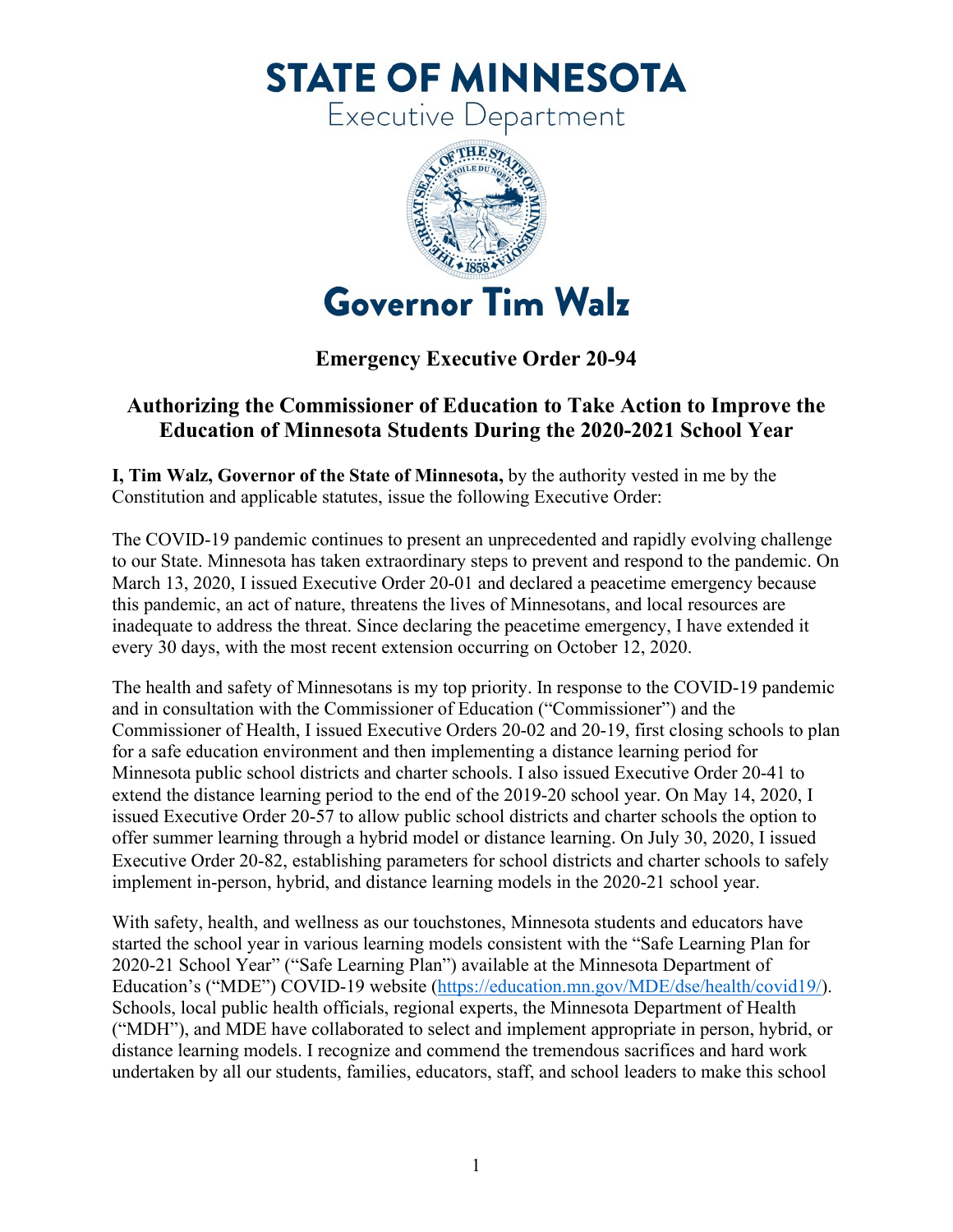year possible. State agencies are striving to listen and respond to the concerns of those implementing and participating in these learning models. There is more work to be done.

When we announced the Safe Learning Plan, we put the safety, health, and wellness of our students, families, and staff at the center of all that we do to ensure that each and every student has access to opportunities during the school day and before and after school. Schools serve as community hubs and provide critical supports to our students. We know that the pandemic has negatively impacted the health, education, and financial stability of too many families, especially families of color, indigenous families, and lower income families. While the virus may prevent in-person education in some situations, schools must continue to find ways to support our children and families most in need.

Minnesotans are grateful for the school-age care that school districts and charter schools have provided to families working in Tier 1 industries during this pandemic. We are grateful for the child care providers and staff who have helped to support families with school-age children during hybrid and distance learning. We recognize that our schools and community partners have been asked to continue to provide education services with limited staff and space capacity, all while complying with public health guidelines.

To support our students and families and respond to the pandemic, care for school-aged children of workers in Tier 1 industries ("Eligible Children") must continue without charge during the implementation of distance and hybrid learning models. I also strongly encourage school districts and charter schools to provide care to as many other school-aged children as they can accommodate. To meet this demand, school districts and charter schools must have adequate resources. Permitting school districts and charter schools to charge families reasonable fees for school-aged care services for before and after school care will allow them to extend care to more students. All programs serving children must follow public health guidelines on masking, social distancing, personal hygiene, screening, and cleaning practice ("Public Health Guidelines").

Children with disabilities and their families are particularly impacted by distance learning strategies, and they face unique and difficult challenges in receiving special education services. Current state law ends developmental delay services at age seven, but federal law, as allowed under IDEA Part B, 34 C.F.R. § 300.8(b), permits access to these services until age nine. During the peacetime emergency, some students are aging out of developmental delay services and are unable to be evaluated for other disabilities due to distance learning. This could cause students to fall behind. We must allow students who have aged out during the peacetime emergency to continue to receive services. I call upon school districts and charter schools to prioritize the safe provision of in-person instruction and services to students with disabilities whenever possible.

Certain special education services, such as special education transportation, have become especially strained during the pandemic. School districts and charter schools need access to expanded transportation capacity to meet public health and safety requirements. When schools are in a distance learning model, contractors do not receive payment and are forced to lay off drivers. When those school districts and charter schools return to hybrid or in-person learning, they need special education transportation capacity. The state must act to allow school districts and charter schools to continue to pay contracted special education transportation providers to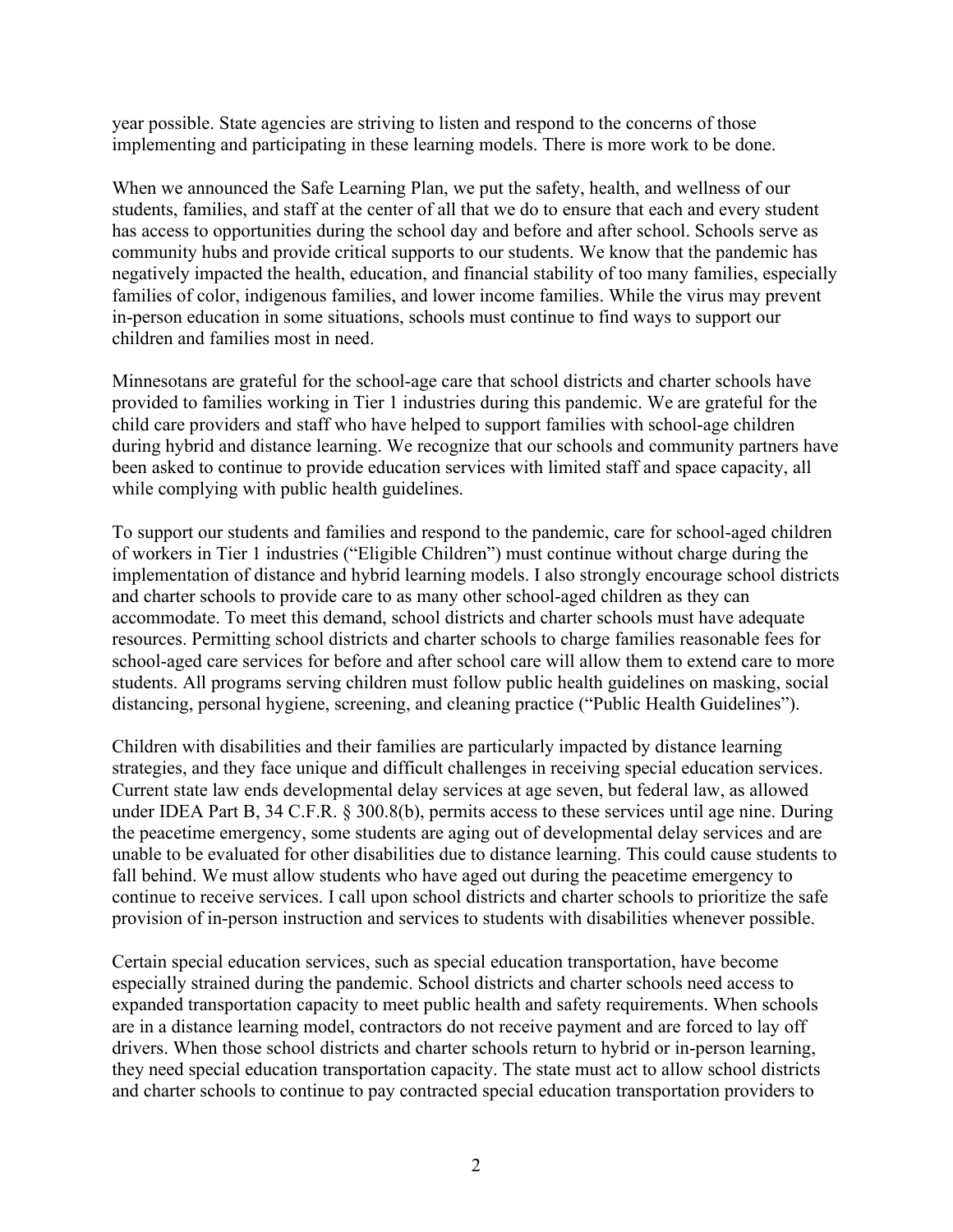keep staff employed so that capacity is available when school districts and charter schools return to hybrid or in-person learning.

Student access to mental health services is all the more critical during this pandemic. At a time when many Minnesotans are experiencing increased trauma and challenges to mental well-being due to isolation, worries about the health of family and friends, racial trauma or injustice, economic struggles, and other concerns, access to mental health services is more complex than before. Prior to the pandemic, Minnesota students were reporting mental health distress at alarmingly increasing rates, and the pandemic has exacerbated the problem. Mental health care delivery is becoming more dependent on technology and school or community connections, and many children and families need in-person mental health services. I call upon our schools to increase access to mental health and share resources and tools to support our students during this stressful time.

During this pandemic, students and families face barriers to access and participation in educational opportunities. It is inappropriate to refer students, who have limited access to technology, connectivity, or educational resources, for truancy. Our schools must continue to implement creative and compassionate processes for engaging all students and their families rather than turning to punitive systems. This includes enlisting the help of community partners when possible.

Safety precautions against COVID-19, especially the wearing of protective face coverings, has become unnecessarily contentious. The health and safety of our students and all Minnesotans is my top priority. On July 22, 2020, I issued Executive Order 20-81, requiring Minnesotans to wear a face covering in certain settings to prevent the spread of COVID-19. Our administration has provided schools with face coverings for every student. We have also provided disposable coverings for students who forget their masks when they arrive at school. Despite this important collective requirement, some families will not comply with the COVID-19 precautions and restrictions. This has resulted in challenging circumstances for schools. Parents have stated that they intend to send their children to school without face coverings—even when their children present COVID-19 symptoms. In some situations, schools must determine how to isolate such students until they can safely return to their families. Students presenting symptoms cannot safely be provided an isolated education in the school building. To the extent possible, their education must continue through distance learning.

Educational opportunity is at risk for many students. Our educators need time to meet the needs of such students. Due to the variety of instructional models used across the state, teachers are required to prepare high-quality lessons and activities for distance learning while also providing a full, traditional instructional day. Teachers are stretched too thin. We must relieve pressures on schools and educators to allow for capacity and resources to focus on students' learning needs. Districts and charter schools should implement teaching and learning environments that do not require teachers to provide instruction simultaneously to students who are in person and those that are learning remotely. Additionally, current law does not provide needed flexibility related to minimum instructional hour requirements. Flexibility will allow for adequate preparation for teaching and learning, effective student engagement, and outreach to families. We must also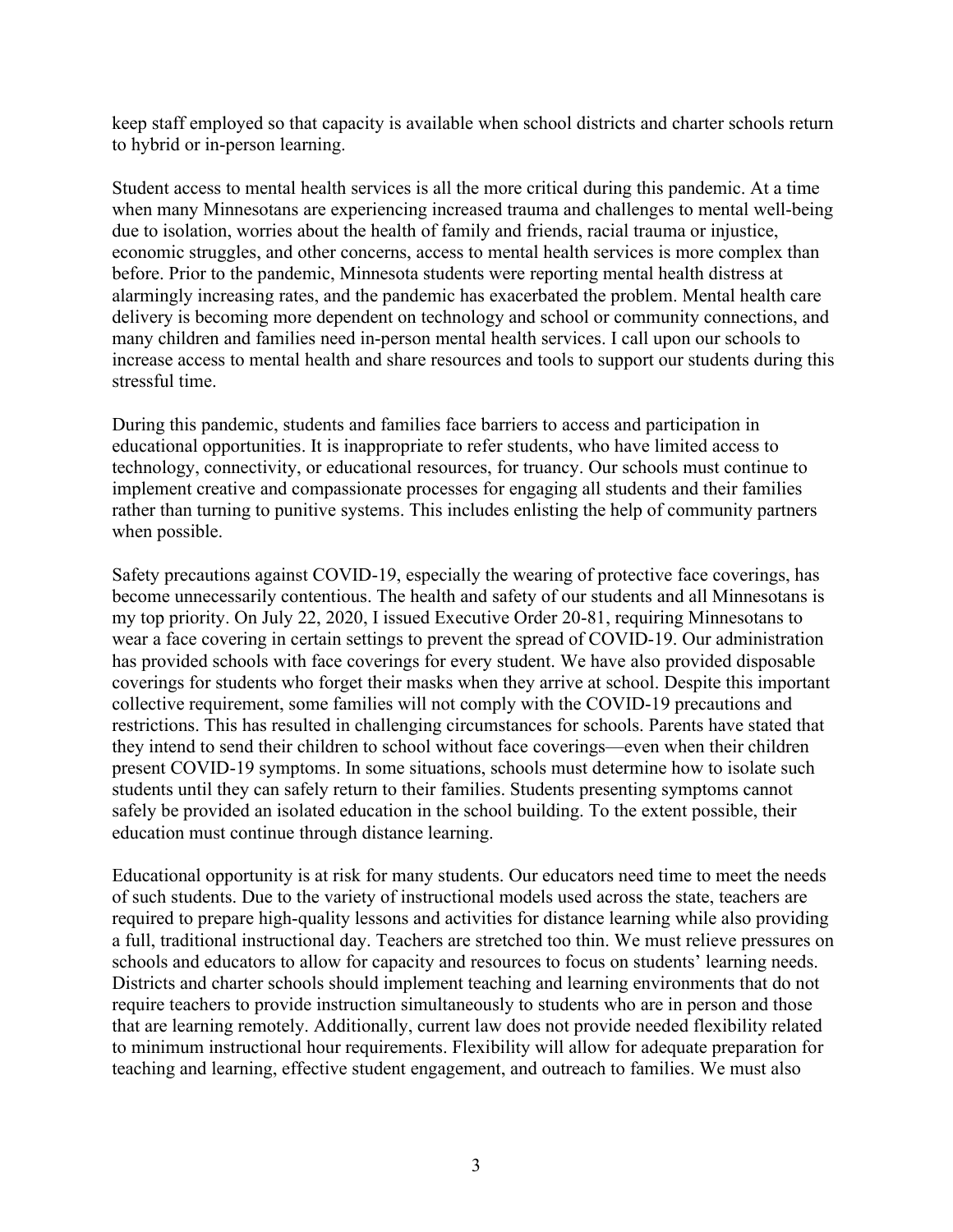provide necessary flexibility to school districts and educators so that they can effectively mitigate the educational opportunity risk faced by many students.

In Minnesota Statutes 2019, section 12.02, the Minnesota Legislature recognized the "existing and increasing possibility of the occurrence of natural and other disasters of major size and destructiveness" and conferred upon the Governor the emergency and disaster powers provided in Chapter 12 to "ensure the preparations of this state will be adequate to deal with disasters," to "generally protect the public peace, health, and safety," and to "preserve the lives and property of the people of the state." Pursuant to Minnesota Statutes 2019, section 12.21, subdivision 1, the Governor has general authority to control the State's emergency management as well as carry out the provisions of Minnesota's Emergency Management Act.

Under Minnesota Statutes 2019, section 12.21, subdivision 3(11), the Governor may authorize the Commissioner "to alter school schedules, curtail school activities, or order schools closed." Pursuant to subdivision 3(1) of that same section, the Governor may "make, amend, and rescind the necessary orders and rules to carry out the provisions" of Minnesota Statutes 2019, Chapter 12. When approved by the Executive Council and filed in the Office of the Secretary of State, such orders and rules have the force and effect of law during the pendency of a peacetime emergency. Any inconsistent rules or ordinances of any agency or political subdivision of the State are suspended during the pendency of the emergency.

For these reasons, I order as follows:

- 1. Previous COVID-19 Executive Orders related to the Commissioner of Education remain in effect except as modified or superseded by this Executive Order.
- 2. This Executive Order applies to all schools as set forth in Minnesota Statutes 2019, section 12.21, subdivision 3(11). I continue encourage tribal and private schools to fulfill the spirit and directives of this and previous Executive Orders.
- 3. The following subparagraphs supersede paragraphs 25 and 26 of Executive Order 20- 82. MDE will provide further guidance to districts, charter schools, and the public about these provisions.
	- a. School districts and charter schools must provide free care to Eligible Children during regular school hours under any of the instructional models authorized in Executive Order 20-82, provided that all of the parents or legal guardians in the child's household are workers in Tier 1 industries as set forth in MDE's *2020-21 Planning Guidance for Minnesota Public Schools* ("MDE 2020-21 Planning Guidance"), available at MDE's COVID-19 website [\(https://education.mn.gov/MDE/dse/health/covid19/\)](https://education.mn.gov/MDE/dse/health/covid19/). School districts and charter schools may, and are encouraged to, provide care to all other children and may charge a fee on its normal sliding fee scale, but should prioritize those who qualify for free and reduced-price lunch, to the extent possible. School districts and charter schools may also encourage parents or legal guardians of Eligible Children to not use the school-age care program if they can work from home. Workers required to provide care to Eligible Children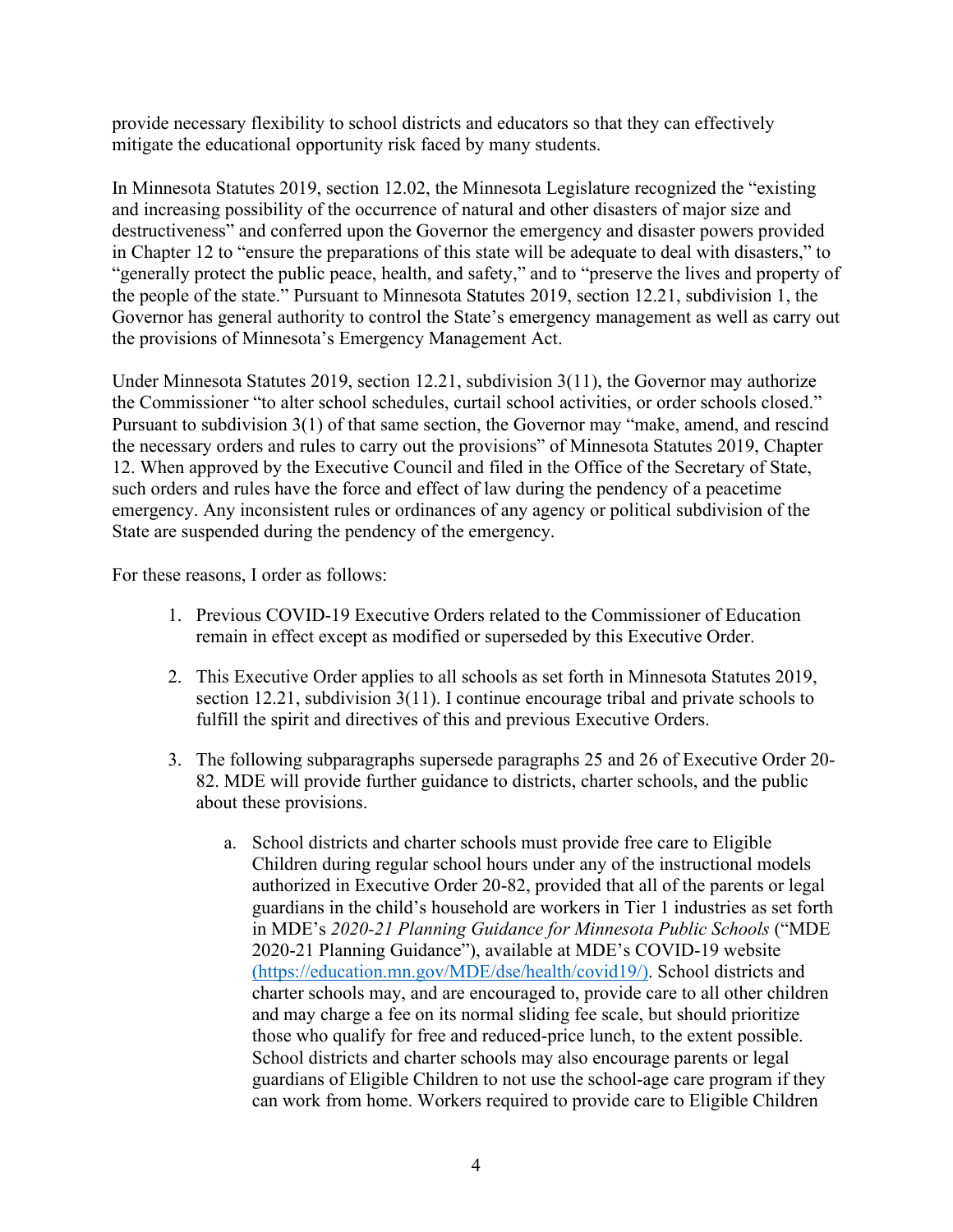under this Executive Order, which extends the requirement under Executive Order 20-02, paragraph 11, and Executive Order 20-19, paragraph 18, will continue to enjoy the presumption provided under Minnesota Laws 2020, Chapter 72, section 1.

- b. When providing in-person instruction, a school district or charter school must continue to run its early childhood programs pursuant to public health guidelines, including community education programs, and may charge fees on its normal sliding fee scale. When providing instruction through a distance learning or hybrid model, a school district or charter school may continue to run early childhood programs, including community education programs, and may charge fees on its normal sliding fee scale. I continue to encourage school districts and charter schools to provide before and after school care. School districts and charter schools may charge fees for before and after school care on their normal sliding fee scale, including for Eligible Children. In providing this care, schools must follow Public Health Guidelines. Schools are not required to provide care during previously scheduled breaks reflected on a school-board approved calendar. Districts are encouraged to coordinate and collaborate with child care providers and other care settings in their communities helping to meet these needs, create continuity of groupings wherever possible, and to prevent COVID-19 transmission and protect the public health of all children, staff, and families. Families may visit Minnesota's COVID-19 Resources for Families website [\(https://mn.gov/childcare/families/\)](https://mn.gov/childcare/families/) to identify other care options, resources, and guidance.
- 4. School districts and charter schools are strongly encouraged to ensure that students have access to mental health and telehealth services and supports on their schoolissued devices. They are also strongly encouraged to ensure that such services are fully accessible on students' school-issued devices. School districts and charter schools also must prioritize student mental health needs by implementing the MDE 2020-21 Planning Guidance on mental health and well-being, school climate, traumainformed practices and social emotional learning, available at MDE's COVID-19 website [\(https://education.mn.gov/MDE/dse/health/covid19/\)](https://education.mn.gov/MDE/dse/health/covid19/). This may include providing information and resources to students and families on mental health and mental health services and supports, providing continuity of care with school-linked mental health, collaborating with community organizations to streamline referrals and resources for students in need of mental health supports, and providing training and support to school teachers and staff in identifying signs of mental health distress and options for supporting student mental wellbeing and access to supports.
- 5. School districts and charter schools operating in a distance or hybrid learning model that are providing in-person services in accordance with public health guidelines must prioritize providing in-person instruction and services to students with disabilities whose individualized education program calls for intensive services that cannot be provided in a distance learning model. MDE will continue to provide additional guidance to school districts and charter schools about this provision.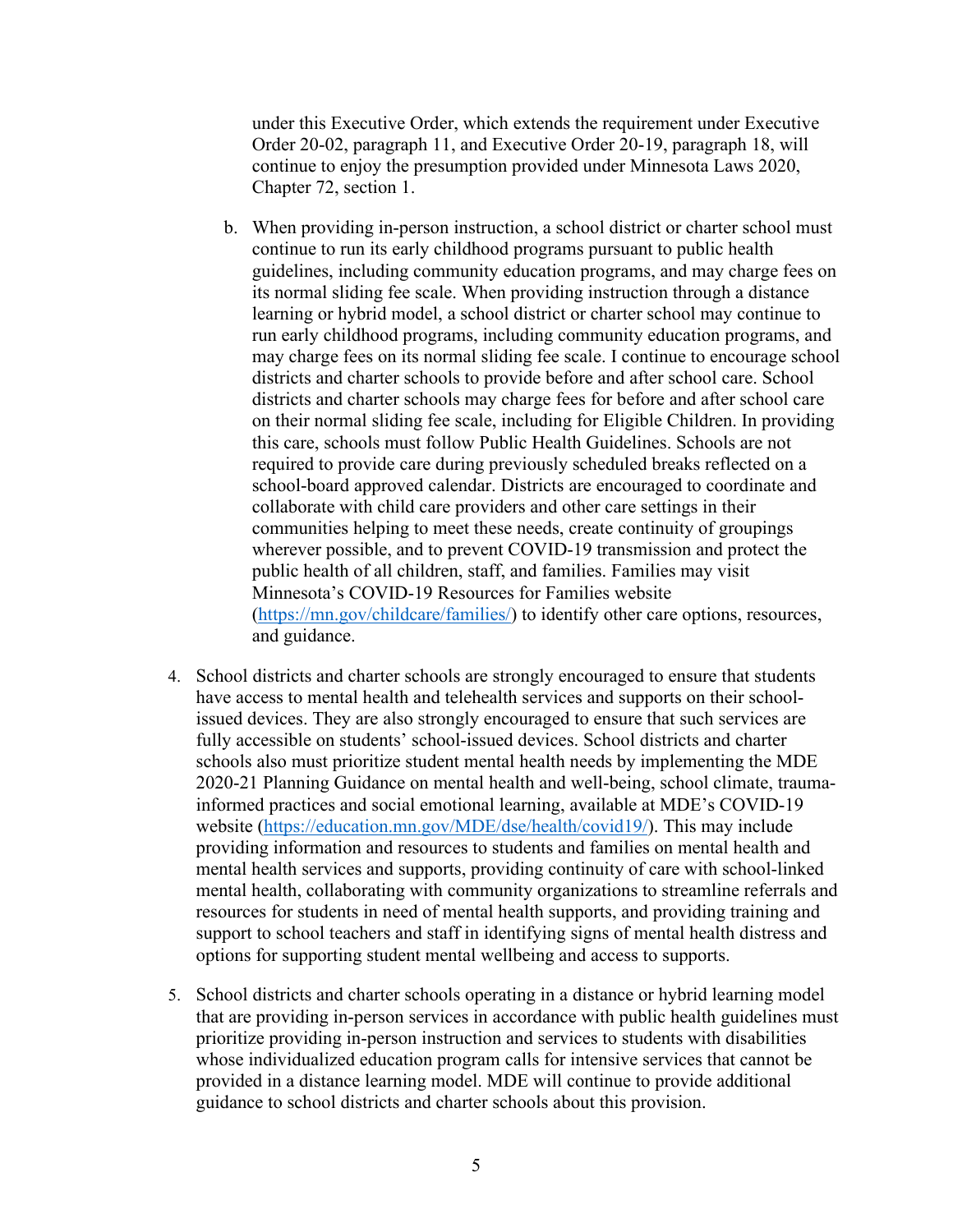- 6. During the 2020-21 school year, school districts and charter schools are strongly discouraged from referring students for truancy programs and services under Minnesota Statutes 2019, section 260A.02, subdivision 3, or reporting students for educational neglect under Laws of Minnesota 2020, 1st Special Session, Chapter 2, article 7, until school districts and charter schools have exhausted all efforts to engage truant students and their families. MDE and the Minnesota Department of Human Services will continue to provide additional guidance to school districts and charter schools, and child welfare agencies regarding this provision.
- 7. School districts and charter schools are strongly encouraged to create a teaching and learning environment that allows teachers to provide asynchronous instruction to students who are in-person and learning remotely. School districts and charter schools may consider other models of hybrid learning schedules that allow teachers to most effectively meet the needs of students both in person and remotely.
- 8. Pursuant to paragraph 12 of Executive Order 20-81 and MDH's *2020-2021 Planning Guide for Schools*, available at MDE's COVID-19 website [\(https://education.mn.gov/MDE/dse/health/covid19/\)](https://education.mn.gov/MDE/dse/health/covid19/), which provides [face covering](https://www.health.state.mn.us/diseases/coronavirus/schools/k12planguide.pdf)  [and face shield guidance,](https://www.health.state.mn.us/diseases/coronavirus/schools/k12planguide.pdf) all K-12 students, staff, and other persons present inside school buildings and district offices, on school grounds where social distancing cannot be maintained, or onboard school transportation vehicles, must wear a face covering. Students who have a medical condition, mental health condition, or disability that makes it unreasonable for the individual to maintain a face covering are not required to wear a face covering. For students who are able to wear a face covering but refuse to do so, school districts and charter schools are strongly discouraged from using suspension but may require such students to move to distance learning.
- 9. Upon approval by the Executive Council, a school district or charter school must count 30 minutes per day for teacher preparation to provide instruction to students in distance learning or a distance learning or hybrid learning model, as instructional time toward meeting the minimum hours required by Minnesota Statutes 2019, section 120A.41. This teacher preparation time is for students receiving instruction in distance learning or a distance learning or hybrid model. This time is in addition to a school district's or charter school's teacher preparation time established under Minnesota Statutes 2019, section 122A.50.
- 10. Upon approval by the Executive Council, schools operating under a distance or hybrid model may charge additional special education contracted transportation costs beyond actual services provided but limited to what the school would have paid if they were fully on-site for State Fiscal Year 2021. Transportation contractors are strongly encouraged to provide discounts for fuel savings and other avoided costs related to idle vehicles.
- 11. Upon approval by the Executive Council, every child who has aged out of special education services for developmental delay under Minnesota Statutes 2019, section 125A.02, during the peacetime emergency established under Executive Order 20-01